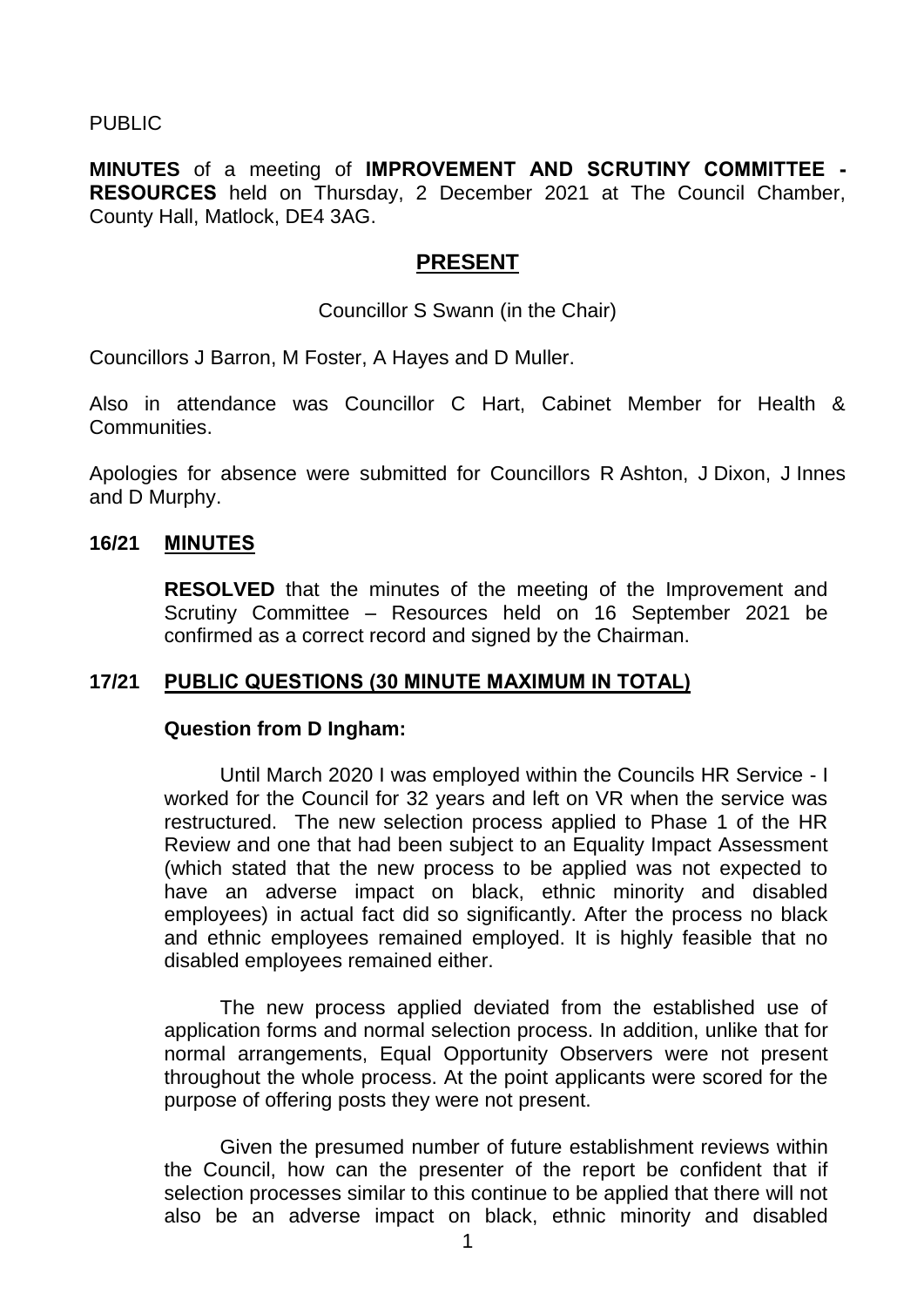#### employees?

### **Response**

I am a senior policy officer in the Council and as such have limited detailed knowledge of the HR review to which you are referring to. However, on enquiry, the appointment processes applied within the HR review were formally consulted on with impacted employees and joint trade unions, underpinned by transparent and fair selection criteria which was applied in line with Council policies.

All service/establishment reviews within the Council are subject to an equality impact assessment which is developed and monitored throughout and as a Council we ensure equality of opportunity throughout our recruitment and selection procedures, also being a disability confident employer. The Council recently approved a People Strategy which further strengthens our focus on equality, diversity and inclusion within each of our five people priorities, complimenting the work on our Equality Diversity & Inclusion strategy through the workforce workstream.

### **18/21 PRODUCTION OF 2022-23 REVENUE BUDGET**

Paul Stone, Assistant Director of Finance attended the meeting to consult with members as part of the process towards production of the 2022-23 budget. Mr Stone gave a presentation to the committee to compliment the detailed report that had been circulated in advance of the meeting which provided members with an update of the Revenue Budget Forecast Outturn for 2021-22, a summary of the Autumn Budget and Spending Review 2021, and an update on Cost Pressure Bids received in respect of the 2022-23 Revenue Budget.

Members were given the opportunity to make comments or ask questions which centred around the forecast overspends on the winter maintenance budget, and the Childrens Services and Safeguarding portfolio. These were duly noted or answered by Mr Stone, and would be considered as part of the consultation process moving forward.

The Chairman, on behalf of the committee thanked Mr Stone for his most comprehensive and informative report.

**RESOLVED** to (1) note the Revenue Budget Forecast Outturn for 2021-22;

(2) note the key announcements in the Autumn Budget and SR 2021, relevant to local government;

(3) note the quantum of Revenue Budget pressure bids received, which cannot all be funded without significant additional budget reductions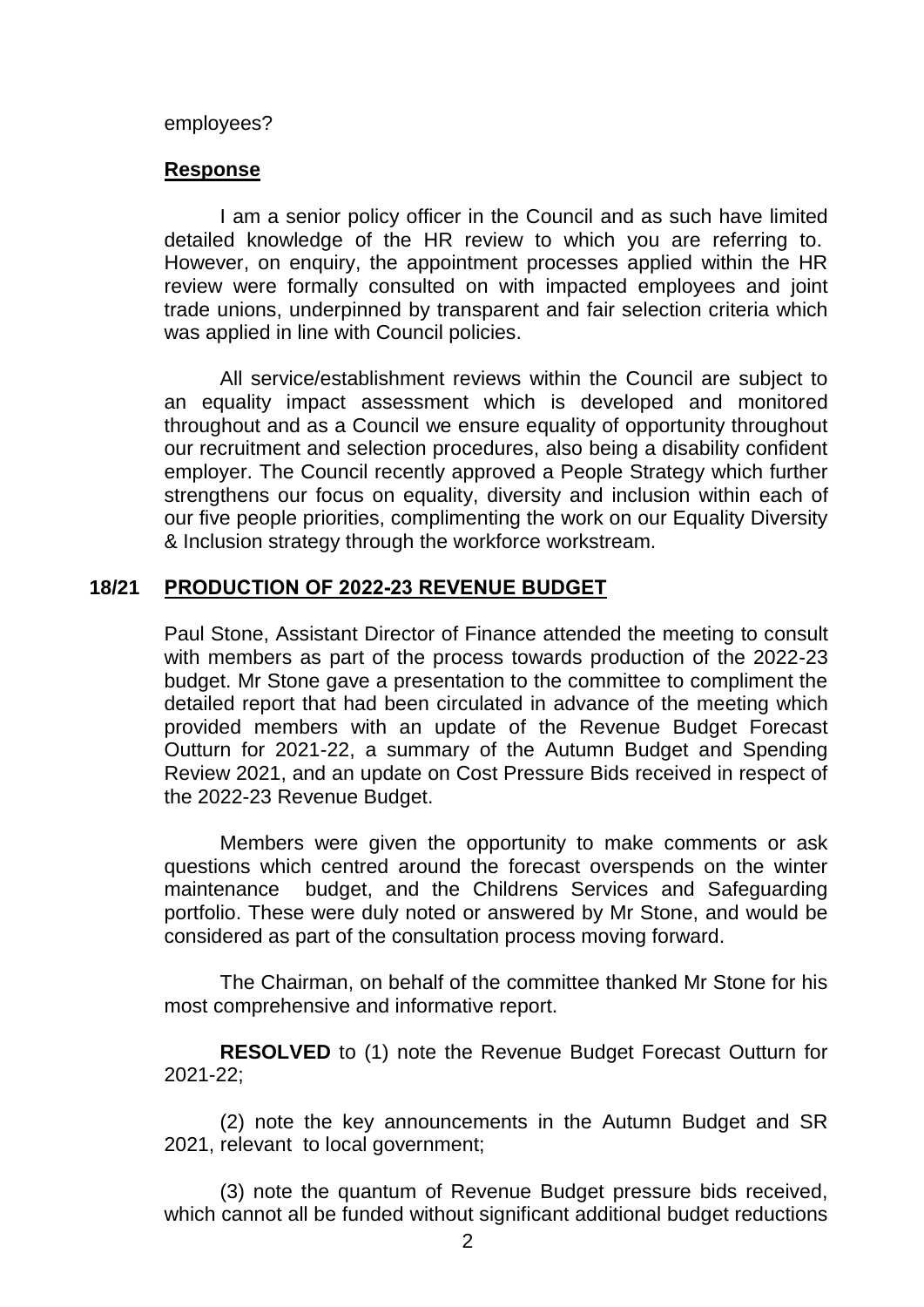across all areas; and

(4) note the actions taken in respect of the shortlisting and agreement of Cost.

# **19/21 DRAFT EQUALITY, DIVERSITY AND INCLUSION STRATEGY 2022 - 2025**

Members had been provided with a detailed update report on the development of the Council's draft Equality, Diversity and Inclusion Strategy 2022-2025 and the proposed timetable for adoption by the Council, and were asked to consider and provide feedback on the draft Equality, Diversity and Inclusion Strategy 2022-2025.

Councillor Carol Hart, Cabinet Member for Health and Communities attended the meeting as this equality, diversity and inclusion came within her portfolio responsibilities, and outlined that the development of a strategy was a key area of work and there was a real appetite for the Council to become more ambitious and to put equality, diversity and inclusion at the heart of everything it did. Councillor Carol Hart and Executive Director lead (Helen Jones) would work together to champion and drive forward the Council's approach.

Wes Downes, Policy Manager gave a presentation to the committee to compliment the report and the draft Equality, Diversity and Inclusion Strategy 2022-2025, which had been circulated in advance of the meeting

Over recent months work had been taking place to develop the Council's new Equality, Diversity and Inclusion Strategy. A wide range of engagement had taken place with internal stakeholders which has involved reviewing the Council's approach and identifying the key challenges and opportunities for the Council and Derbyshire moving forward. The engagement had shown a real appetite for the Council to become more ambitious and to put equality, diversity and inclusion at the heart of everything it does.

The draft Strategy recognised that the Council has worked hard on equality and diversity issues and that this work has resulted in significant changes to services, employment practices and approach. However, there was a recognition that more work needed to take place, particularly in the context of key demographic and economic challenges and wider societal events and issues.

The draft Strategy set out the Council's vision and values for equality, diversity and inclusion and five key priorities to direct activity over the forthcoming three-year period as follows:

Create a diverse and confident workforce